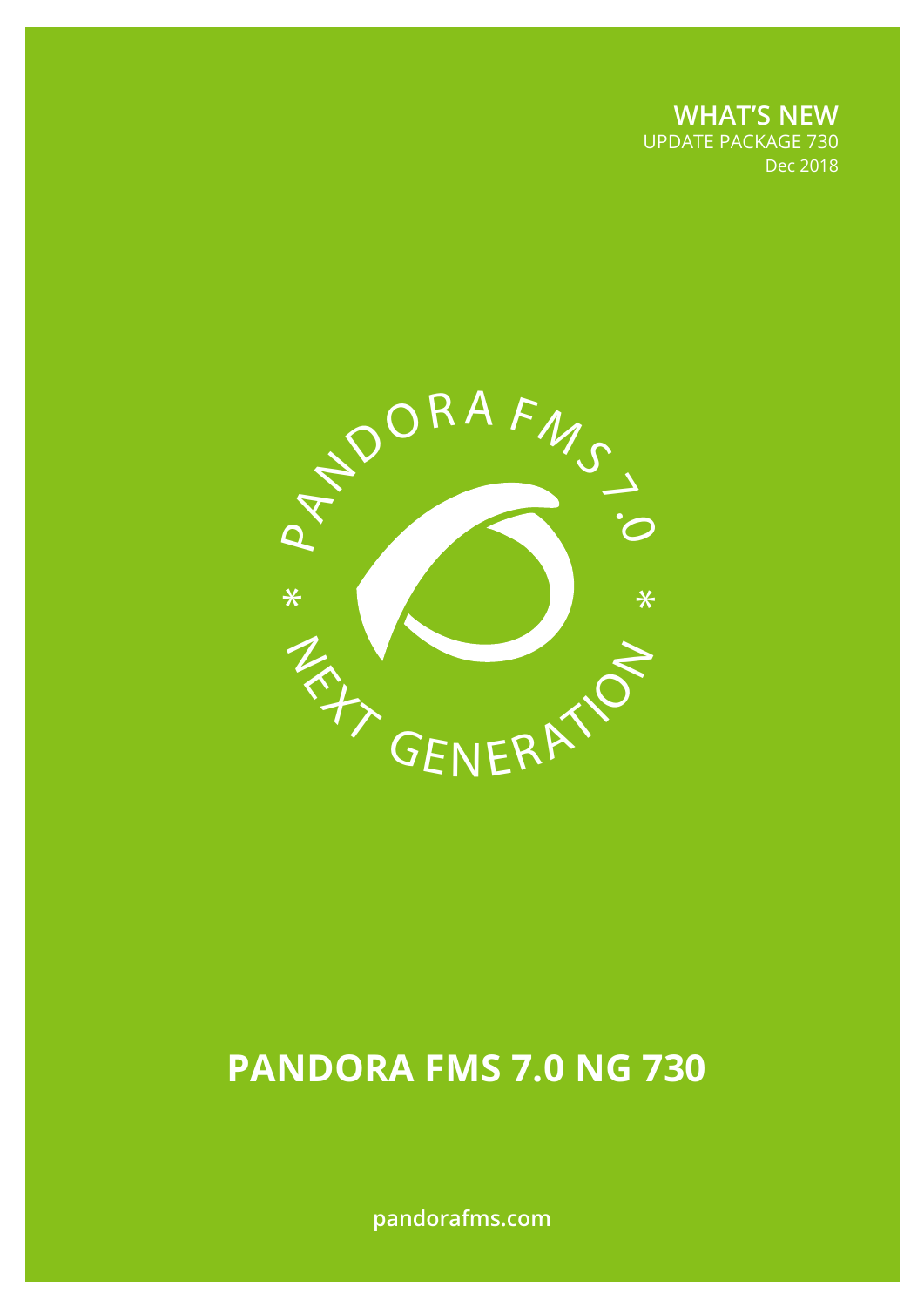

## NEW FEATURES AND IMPROVEMENTS

#### **Synchronization of inventory modules in the Metaconsole**

In previous updates of Pandora FMS the functionality of policy and collection deployment within the Metaconsole to the nodes or instances was included, so it was no longer necessary to create the policies and collections one by one in each node.

With Pandora FMS 730 release you will have the possibility to synchronize also the inventory modules or plugins inside the 'Module management' view of the Metaconsole.

|                             |                         |                                                                                                                                    |                                                         | ⊠                               | $\blacksquare$<br>目<br>ᄛ<br>走. |
|-----------------------------|-------------------------|------------------------------------------------------------------------------------------------------------------------------------|---------------------------------------------------------|---------------------------------|--------------------------------|
| Total items: 36<br>$[0][1]$ |                         |                                                                                                                                    |                                                         |                                 |                                |
| Name                        | <b>Description</b>      | OS                                                                                                                                 | Interpreter                                             | Action                          |                                |
| CPU                         | CPU                     | Δ                                                                                                                                  | Remote Local                                            | $\mathscr{F}$ is $\Box$         |                                |
| CPU                         | CPU                     | н.                                                                                                                                 | Remote Local                                            | $\mathscr{F}$ is $\blacksquare$ |                                |
| <b>RAM</b>                  | Memory modules          | Δ                                                                                                                                  | Local module                                            | $\mathscr{F}$ on $\Box$         |                                |
| <b>RAM</b>                  | Memory modules          | н                                                                                                                                  | Remoted.ocal                                            | $\mathscr{F}$ is $\blacksquare$ |                                |
| Video                       | Video cards             | $\bullet$<br>Warning                                                                                                               | <b>Alleged accounts to</b><br>$\boldsymbol{\mathsf{x}}$ | $\mathscr{F}$ of $\Box$         |                                |
| Video                       | Video cards             | The configurations of inventory modules from the nodes have been unified. From this point on.                                      |                                                         | $\mathscr{F}$ of $\Box$         |                                |
| <b>NIC</b>                  | Network Interface Cards | changes to the inventory scripts must be made through this screen.<br>You can find more information at https://wiki.pandorafms.com |                                                         | $\mathscr{F}$ is $\blacksquare$ |                                |
| <b>NIC</b>                  | Network Interface Cards |                                                                                                                                    |                                                         | $\mathscr{F}$ is $\blacksquare$ |                                |
| HD.                         | Hard drives             |                                                                                                                                    | Local module                                            | $\mathscr{S}$ of $\Box$         |                                |
| HD                          | Hard drives             |                                                                                                                                    | Remoted.ocal                                            | $\mathscr{S}$ of $\Box$         |                                |
| <b>CDROM</b>                | CD-ROM drives           | Δ                                                                                                                                  | Local module                                            | $\mathscr{S}$ is $\Box$         |                                |
| <b>CDROM</b>                | <b>CD-ROM</b> drives    | н                                                                                                                                  | Remote/Local                                            | $\mathscr{S}$ is $\blacksquare$ |                                |

#### **New API functionalities**

In this release of Pandora FMS 730, new solutions have been created to increase the usability and performance of the API:

- **\*** Get a group ID from the name
- **\*** Get the Timezone configured in Pandora FMS
- **\*** Get the language configured in Pandora FMS
- **\*** Get the configured session time in Pandora FMS
- **\*** List, create, edit and delete event responses
- **\*** List, create, edit and delete user profiles in the Metaconsole
- **\*** List and create collections
- **\*** Create OS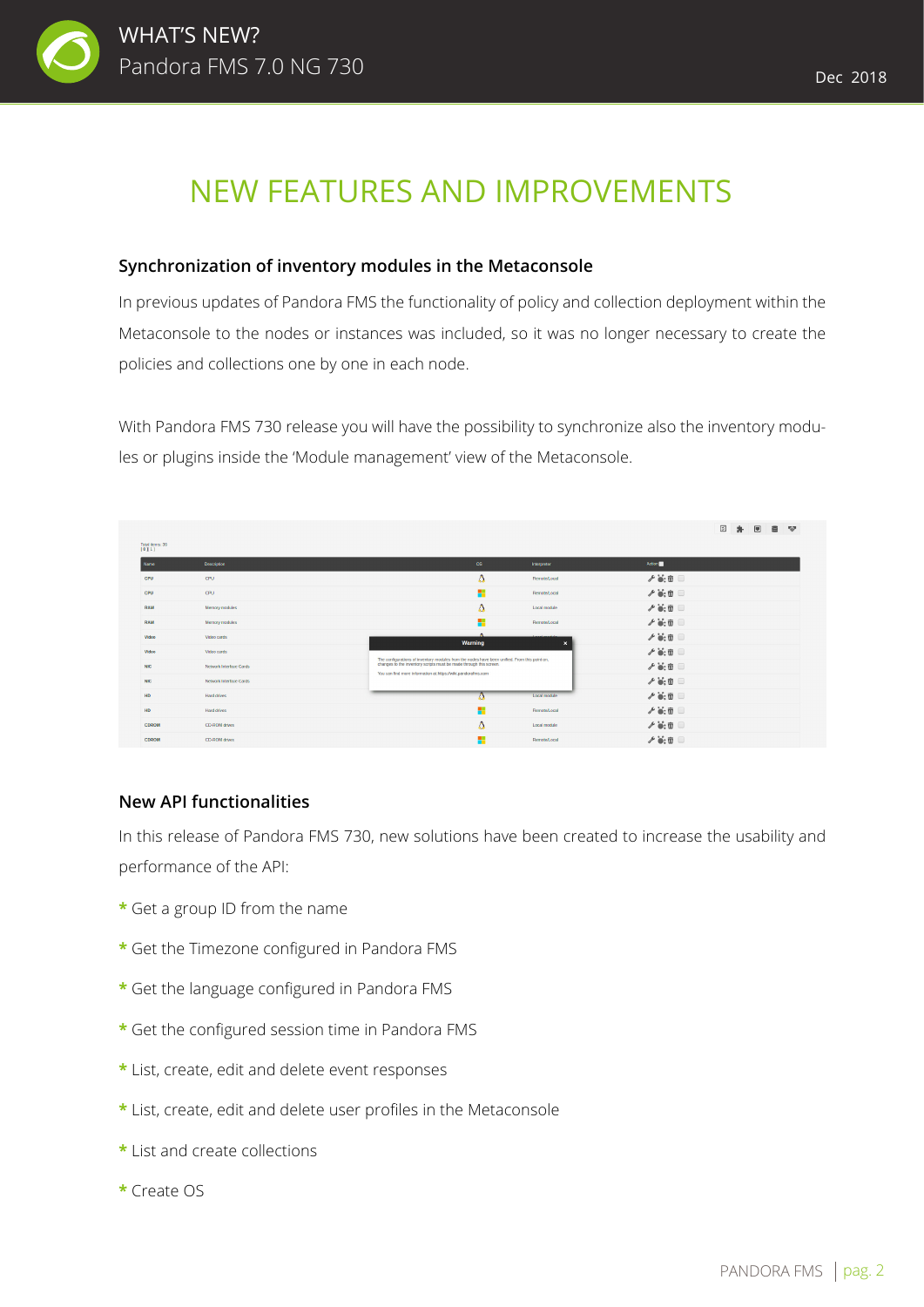

With this functionality there will be available radial or circular elements which can change color depending on the data obtained by Pandora FMS agent. This functionality would be useful for example to make heat maps of the data obtained from the monitoring of temperature sensors. This new application is called Color Cloud in Pandora FMS and it is available through visual consoles both from nodes and the Metaconsole.



#### **Recursiveness in groups to launch event alerts**

From release 730 onwards, it will be possible to apply recursion over groups when configuring event alerts, facilitating work in environments with hierarchies of groups.

#### **Custom fields View Improvements**

Improvements have been added to the personalized view of Custom fields, launched in the previous Pandora FMS update. From release 730 you will be able to filter by modules, see their status and name, as well as choose the group recursion field.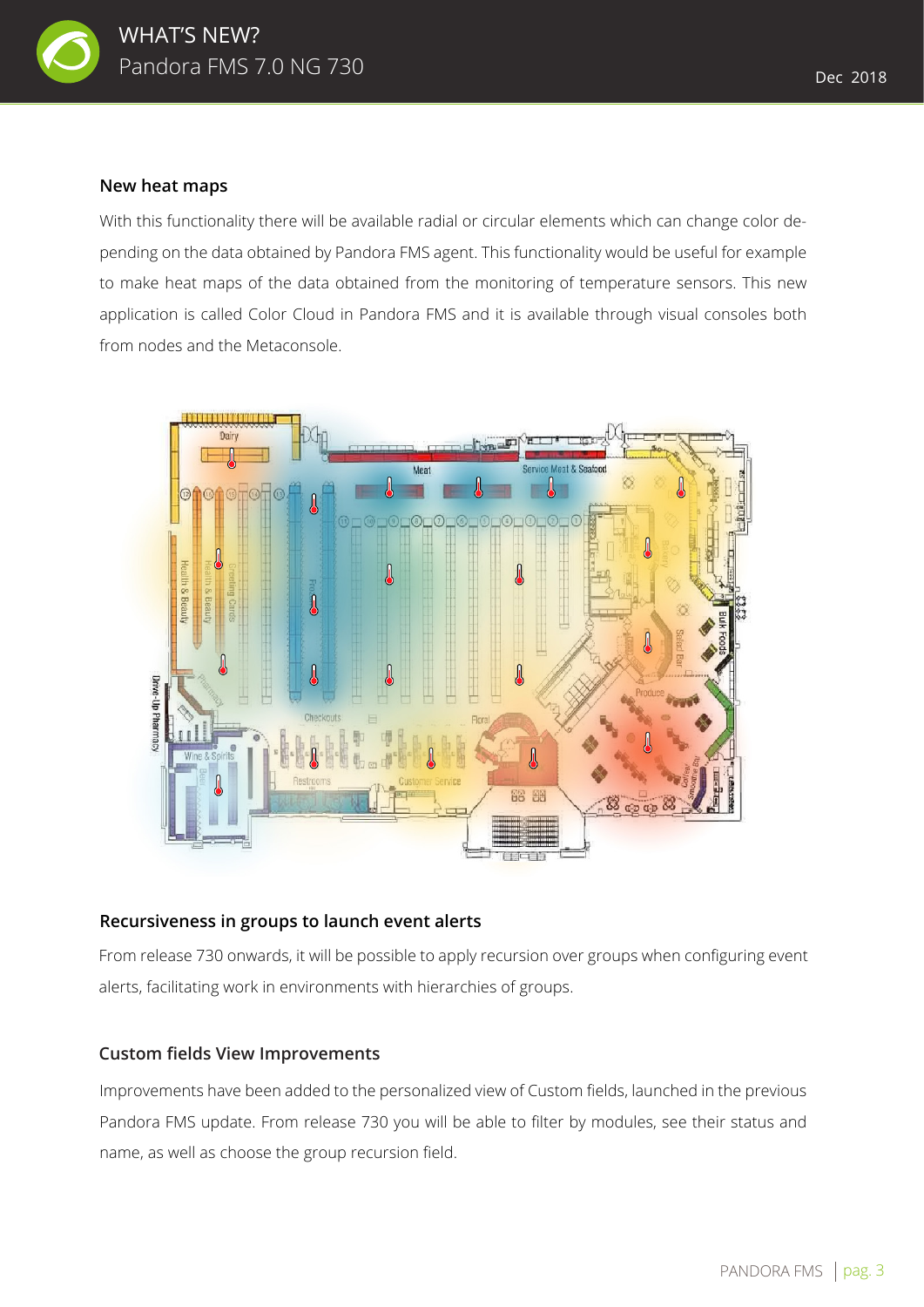



### **Other improvements**

**\*** The information in the audit log regarding the operation with policies and collections has been expanded.

| admin         | Login Failed         | $\div$ 6 hours  | 000.000.00.000 | Invalid login: admin                                      |         |
|---------------|----------------------|-----------------|----------------|-----------------------------------------------------------|---------|
| admin         | Agent management     | $+7$ hours      | 000.000.00.000 | Updated module 'DiskUsed /boot' for agent Broker number 1 | Q       |
| <b>SYSTEM</b> | System               | $+7$ hours      | <b>SYSTEM</b>  | Server number 2 starting                                  | O       |
| <b>SYSTEM</b> | System               | $+9$ hours      | <b>SYSTEM</b>  | <b>Masterserver starting</b>                              | $\circ$ |
| admin         | 즈<br>User management | $\div$ 22 hours | 000.000.00.000 | User test deleted                                         | Q       |
| admin         | User management<br>ᇰ | $\div$ 22 hours | 000.000.00.000 | User sergio deleted                                       | O       |
| admin         | Report management    | $+22$ hours     | 000.000.00.000 | Update report #1                                          | O       |

**\*** The visibility of the availability graphs in PDF has been improved.

**\*** Windows compatibility of network monitoring of large environments with the ICMP Enterprise server has been improved.